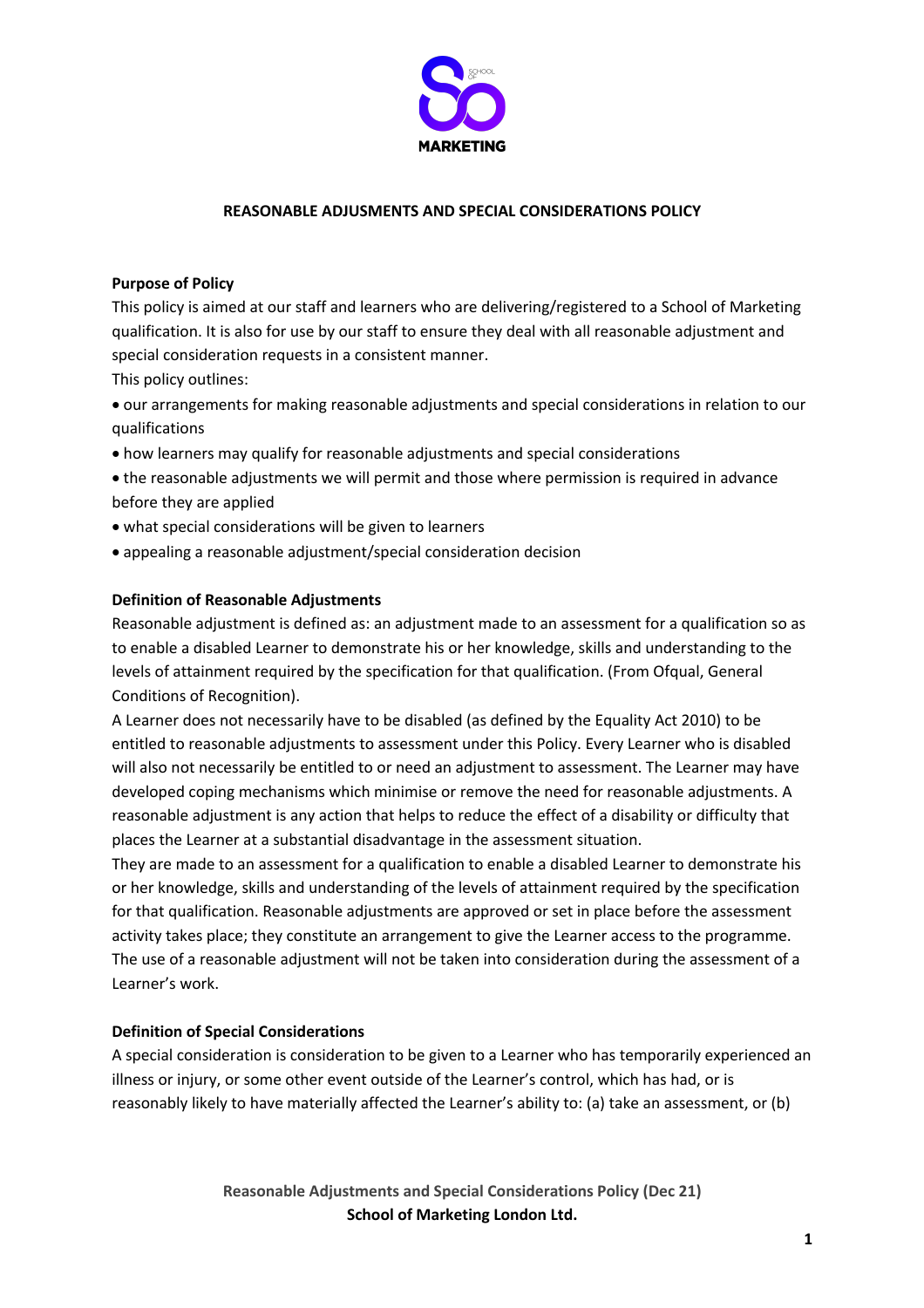

demonstrate his or her level of attainment in an assessment. (From Ofqual, General Conditions of Recognition).

# **Overview**

The School of Marketing is committed to complying with all current and relevant legislation in relation to the development and delivery of our qualifications and, which at the time of writing includes, but is not limited to the Equality Act 2010. We seek to uphold human rights relating to race relations, disability discrimination and special educational needs of our learners and to provide equal reasonable adjustments and special considerations for all learners registered on our qualifications. Assessment should be a fair test of learners' knowledge and what they are able to do, however, for some learners the usual format of assessment may not be suitable. We ensure that our qualifications and assessments do not bar learners from taking our qualifications. We recognise that reasonable adjustments or special considerations may be required at the time of assessment where:

- learners have a permanent disability or specific learning needs
- learners have a temporary disability, medical condition or learning needs
- learners are indisposed at the time of the assessment.

The provision for reasonable adjustments and special consideration arrangements is made to ensure that learners receive recognition of their achievement so long as the equity, validity and reliability of the assessments can be assured. Such arrangements are not concessions to make assessment easier for learners, nor advantages to give learners a head start. There are 2 ways in which access to fair assessment can be maintained:

- through reasonable adjustments and
- through special considerations.

#### **Examples of Reasonable Adjustments**

A reasonable adjustment is any action that helps to reduce the effect of a disability or difficulty that places the learner at a substantial disadvantage in the assessment situation. They are made to an assessment for a qualification to enable a learner to demonstrate his or her knowledge, skills and understanding of the levels of attainment required by the specification for that qualification. Reasonable adjustments must not affect the integrity of what needs to be assessed, but may involve: • changing usual assessment arrangements, for example allowing a learner extra time to complete the assessment activity

- providing assistance during assessment, such as a sign language interpreter or a reader, or increased time
- re-organising the assessment room, such as removing visual stimuli for an autistic learner
- using assistive technology, such as screen reading or voice activated software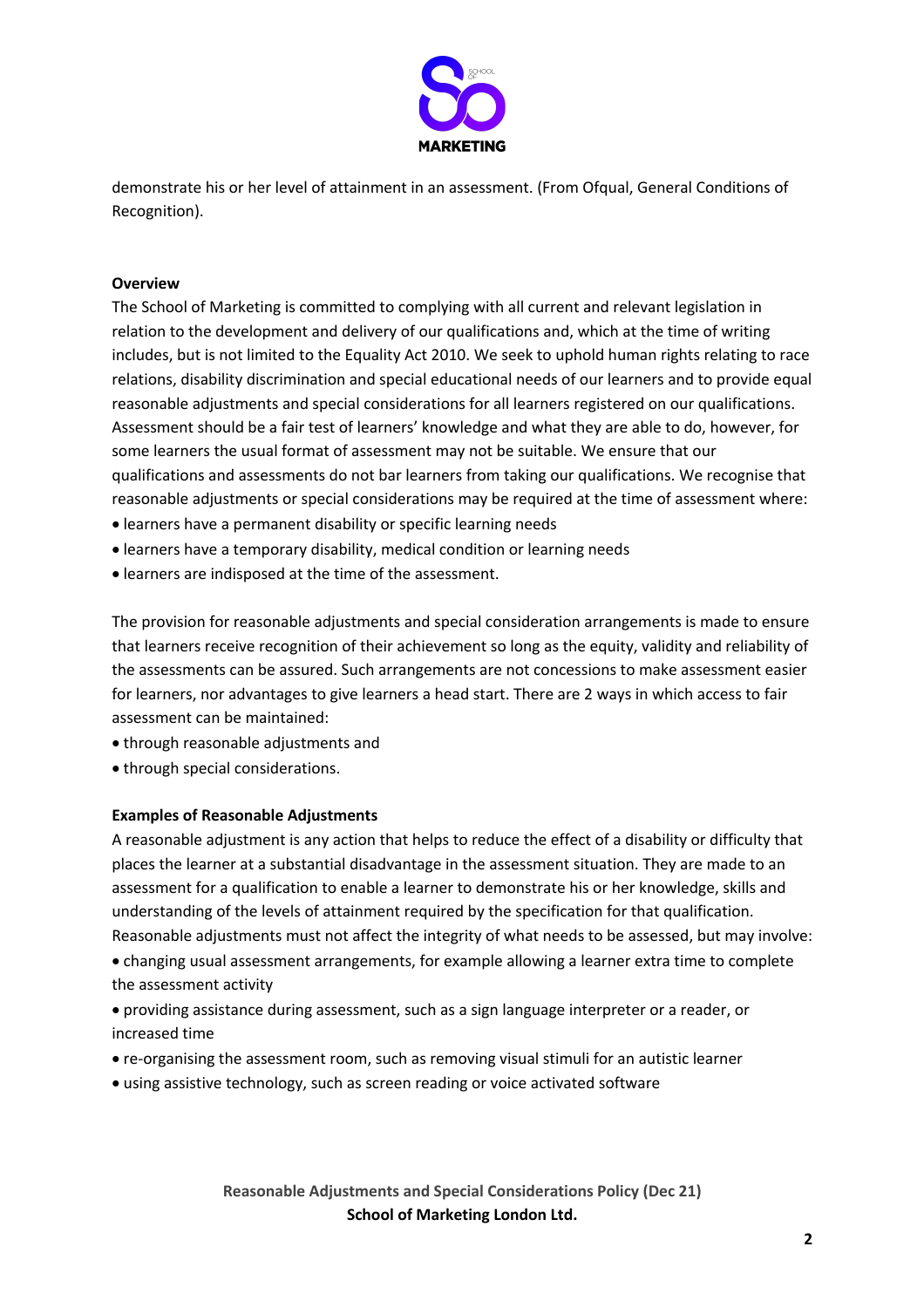

• providing the mechanism to have different colour backgrounds to screens for onscreen assessments or asking for permission for copying to different coloured paper for paper-based assessments

• providing and allowing different coloured transparencies with which to view assessment material/qualification support material

# **Examples of Special Considerations**

Special consideration can be applied after an assessment if there was a reason the learner may have been disadvantaged during the assessment. For example, special consideration could apply to a learner who had temporarily experienced:

• an illness or injury

• some other event outside of their control and which has had, or is likely to have had, a material effect on that learner's ability to take an assessment or demonstrate his or her level of attainment in an assessment.

Special consideration should not give the learner an unfair advantage; neither should its use cause the user of the certificate to be misled regarding a learner's achievements. The learner's result must reflect their achievement in the assessment and not their potential ability.

# **Process for Requesting Reasonable Adjustments/Special Considerations**

If a learner is making a request, they should complete a reasonable adjustments and special consideration request form (learners will find this in our Learning Management System) and in doing so supply relevant supporting information.

Supporting information may include:

- learner's name and registration number
- nature of, and rationale for, the request
- supporting information/evidence (e.g. medical evidence or a statement from the invigilator or any other appropriate information)

# **Requests for reasonable adjustments should be submitted no later than 30 days before the assessment.**

# **Requests for special consideration should be submitted as soon as possible after the assessment and not later than 5 working days after the assessment.**

If the application for special consideration is successful, the learner's performance will be reviewed in the light of available evidence. It should be noted that a successful application of special consideration will not necessarily change a learner's result.

# **Response Process for Reasonable Adjustment/Special Consideration Requests**

**Reasonable Adjustments and Special Considerations Policy (Dec 21) School of Marketing London Ltd.**